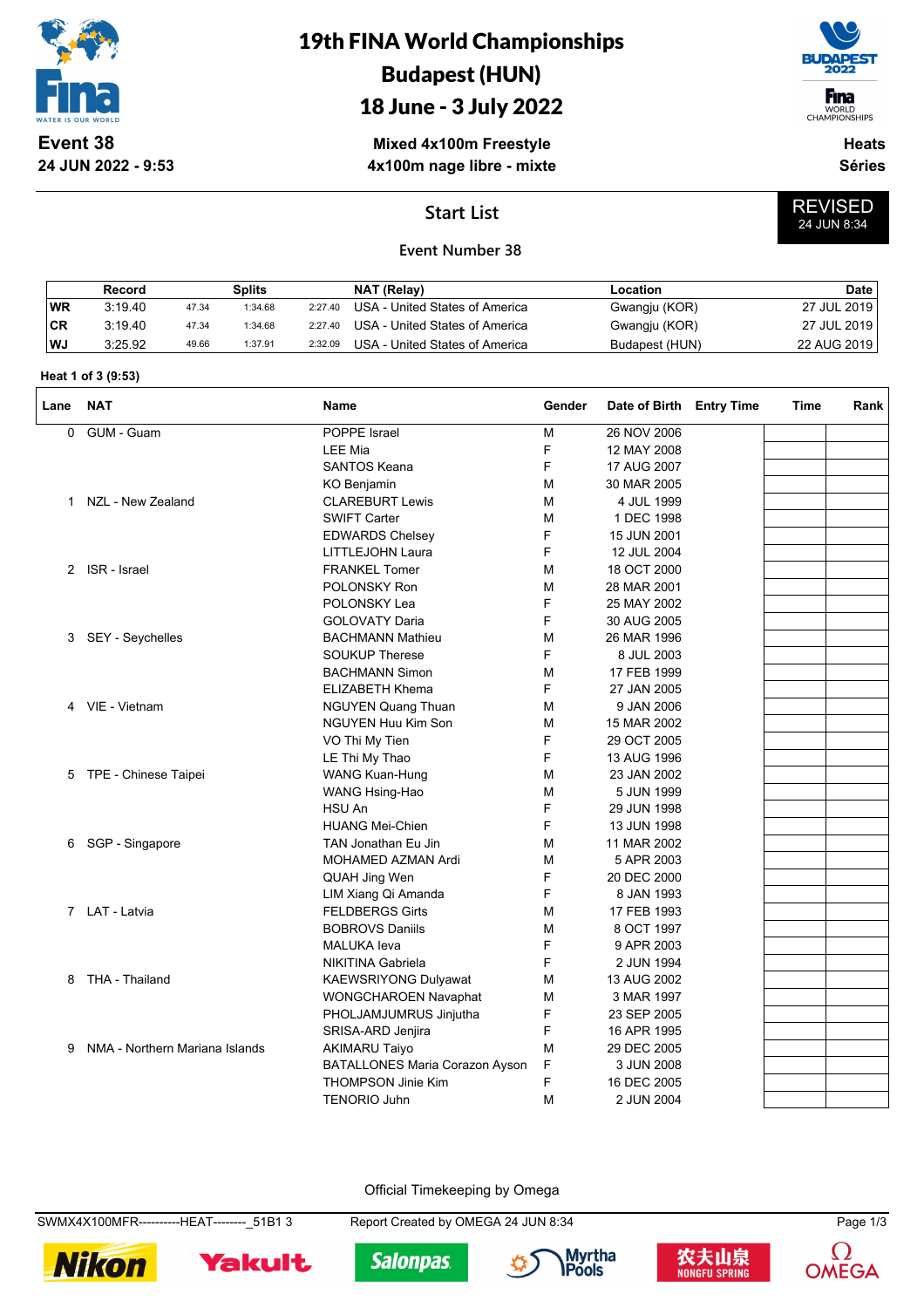

**24 JUN 2022 - 9:53**

## 19th FINA World Championships Budapest (HUN)

## 18 June - 3 July 2022

**Mixed 4x100m Freestyle 4x100m nage libre - mixte**



**Heats**

**Séries**

REVISED 24 JUN 8:34

#### **Start List**

#### **Event Number 38**

**Heat 2 of 3 (9:59)**

| Lane | <b>NAT</b>                     | Name                           | Gender | Date of Birth | <b>Entry Time</b> | Time | Rank |
|------|--------------------------------|--------------------------------|--------|---------------|-------------------|------|------|
| 0    | USA - United States of America | <b>HELD Ryan</b>               | M      | 27 JUN 1995   |                   |      |      |
|      |                                | <b>KIBLER Drew</b>             | М      | 9 MAR 2000    |                   |      |      |
|      |                                | <b>BROWN Erika</b>             | F      | 27 AUG 1998   |                   |      |      |
|      |                                | <b>DOUGLASS Kate</b>           | F      | 17 NOV 2001   |                   |      |      |
| 1    | MDV - Maldives                 | <b>HUSSAIN Mohamed Aan</b>     | м      | 11 JUL 2004   |                   |      |      |
|      |                                | <b>SAUSAN Aishath</b>          | F      | 20 JUN 1988   |                   |      |      |
|      |                                | <b>AHMED Hamna</b>             | F      | 18 APR 2003   |                   |      |      |
|      |                                | <b>IBRAHIM Mubal Azzam</b>     | M      | 3 NOV 2000    |                   |      |      |
|      | 2 UGA - Uganda                 | <b>KABUYE Adnan</b>            | M      | 8 SEP 2002    | 4:09.93           |      |      |
|      |                                | <b>NAMUTEBI Kirabo</b>         | F      | 8 FEB 2005    |                   |      |      |
|      |                                | <b>MUKALAZI Tendo</b>          | M      | 15 JUN 2002   |                   |      |      |
|      |                                | <b>MEYA Avice</b>              | F      | 2 DEC 1994    |                   |      |      |
| 3    | GRE - Greece                   | <b>BILAS Stergios Marios</b>   | M      | 21 NOV 2001   | 3:40.99           |      |      |
|      |                                | MELADINIS Odyssefs             | М      | 5 APR 1990    |                   |      |      |
|      |                                | <b>DRASIDOU Maria Thaleia</b>  | F      | 26 JAN 1995   |                   |      |      |
|      |                                | NTOUNTOUNAKI Anna              | F      | 9 SEP 1995    |                   |      |      |
| 4    | NED - Netherlands              | <b>PIJNENBURG Stan</b>         | м      | 4 NOV 1996    | 3:22.26           |      |      |
|      |                                | <b>PUTS Jesse</b>              | М      | 1 AUG 1994    |                   |      |      |
|      |                                | <b>GIELE Tessa</b>             | F      | 1 NOV 2002    |                   |      |      |
|      |                                | <b>STEENBERGEN Marrit</b>      | F      | 11 JAN 2000   |                   |      |      |
| 5    | SWE - Sweden                   | <b>HANSON Robin</b>            | м      | 2 APR 2001    | 3:27.30           |      |      |
|      |                                | <b>ELIASSON Isak</b>           | м      | 22 JAN 1996   |                   |      |      |
|      |                                | <b>ASTEDT Sofia</b>            | F      | 13 NOV 2003   |                   |      |      |
|      |                                | <b>JUNEVIK Sara</b>            | F      | 14 FEB 2000   |                   |      |      |
| 6    | <b>BAH - Bahamas</b>           |                                |        |               | <b>DNS</b>        |      |      |
| 7    | FRA - France                   |                                |        |               | <b>DNS</b>        |      |      |
| 8    | MGL - Mongolia                 | <b>BATBAYAR Enkhkhuslen</b>    | F      | 14 DEC 2001   |                   |      |      |
|      |                                | <b>BATBAYAR Enkhtamir</b>      | м      | 27 SEP 2004   |                   |      |      |
|      |                                | <b>ENKH-AMGALAN Ariuntamir</b> | F      | 8 APR 2004    |                   |      |      |
|      |                                | <b>GUNSENNOROV Zandanbal</b>   | M      | 6 FEB 1996    |                   |      |      |
| 9    | CAN - Canada                   | <b>GAZIEV Ruslan</b>           | м      | 16 AUG 1999   |                   |      |      |
|      |                                | <b>ACEVEDO Javier</b>          | M      | 28 JAN 1998   |                   |      |      |
|      |                                | <b>RUCK Taylor</b>             | F      | 28 MAY 2000   |                   |      |      |
|      |                                | <b>MACNEIL Margaret</b>        | F      | 26 FEB 2000   |                   |      |      |

Official Timekeeping by Omega

SWMX4X100MFR----------HEAT--------\_51B1 3 Report Created by OMEGA 24 JUN 8:34 Page 2/3